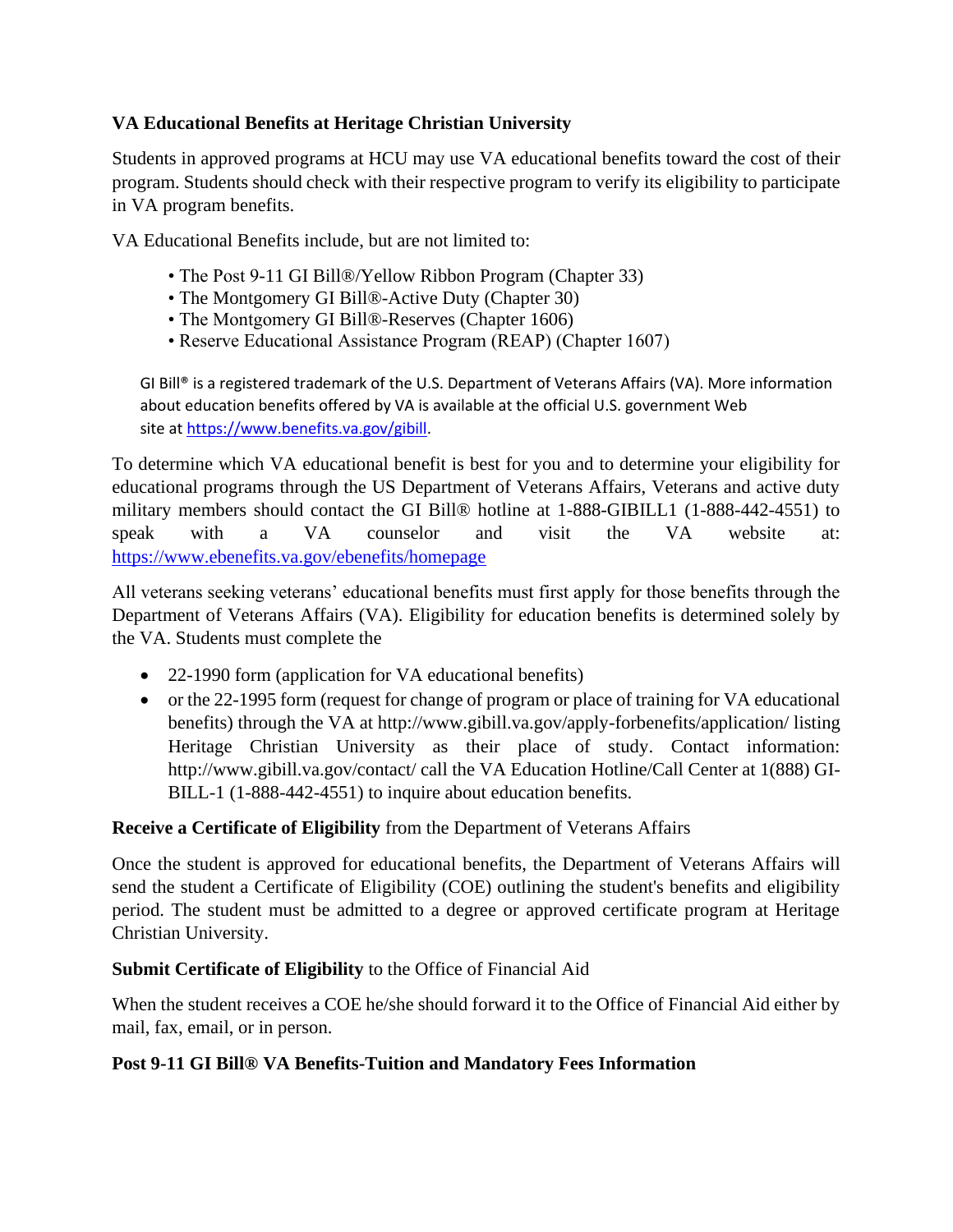For all students who are eligible for the post 9-11 GI Bill® VA Benefits on or after August 1, 2019, the maximum Post 9-11 GI Bill® benefit amount awarded (tuition and fees) is based on:

- Private School per annual cap is up to \$24,476.79 per student for tuition and fees August 1, 2019-July 31, 2020.
- The student's percentage of eligibility as reported on the Certificate of Eligibility issued by VA
- The student's receipt of non-federal financial aid (see below)
- The student's rate of pursuit (full vs. part-time)
- Whether the student is taking courses on campus or online

### **Receiving Payment for VA Educational Benefits**

Payment for the Montgomery GI Bill®-Active Duty (Ch. 30), Montgomery GI Bill®-Reserves (Ch. 1606), and REAP (Ch. 1607) are made directly to the Veteran from U.S. Department of Veterans Affairs. Veterans using these chapters should contact U.S. Department of Veterans Affairs (VA) at 1-888-442-4551 for information on how payments will be issued.

### **Payment for the Post 9-11 GI Bill® (Ch. 33) is issued in the following ways:**

Once certification has been submitted to U.S. Department of Veterans Affairs by Heritage Christian University for a student's enrollment, payment will be issued after U.S. Department of Veterans Affairs processes the student's enrollment certification. HCU is not provided with a timeline for payment by VA. For information on when payments will be issued, Veterans must contact the GI Bill® hotline at 888-GIBILL1 (1-888-442-4551).

- Living stipends will be issued directly to the Veteran by U.S. Department of Veterans Affairs on a monthly basis. Living stipends are not available for students on active duty or students who are enrolled less than half-time
- Book and supply stipends will be issued directly to the Veteran by U.S. Department of Veterans Affairs each academic term (semester, trimester, quarter, etc.)
- Tuition and Fees payments will be issued directly to Heritage Christian University by the U.S. Department of Veterans Affairs and will be credited to the student account. The amount of tuition and fees that will be paid is determined by the U.S. Department of Veterans Affairs and may not cover the full cost of tuition and fees.
	- o HCU will note an "anticipated credit" on your student account for the tuition and fees that you will be receiving from the U.S. Department of Veterans Affairs until tuition and fee payments are received. This means that Veterans will not be required to front the money expected from U.S. Department of Veterans Affairs and will not be issued late fees on their student account for the amount expected by VA.
	- o If the actual payment received by U.S. Department of Veterans Affairs is less than what the student owes, s/he will be responsible for paying the difference out of pocket or through the use of financial aid.